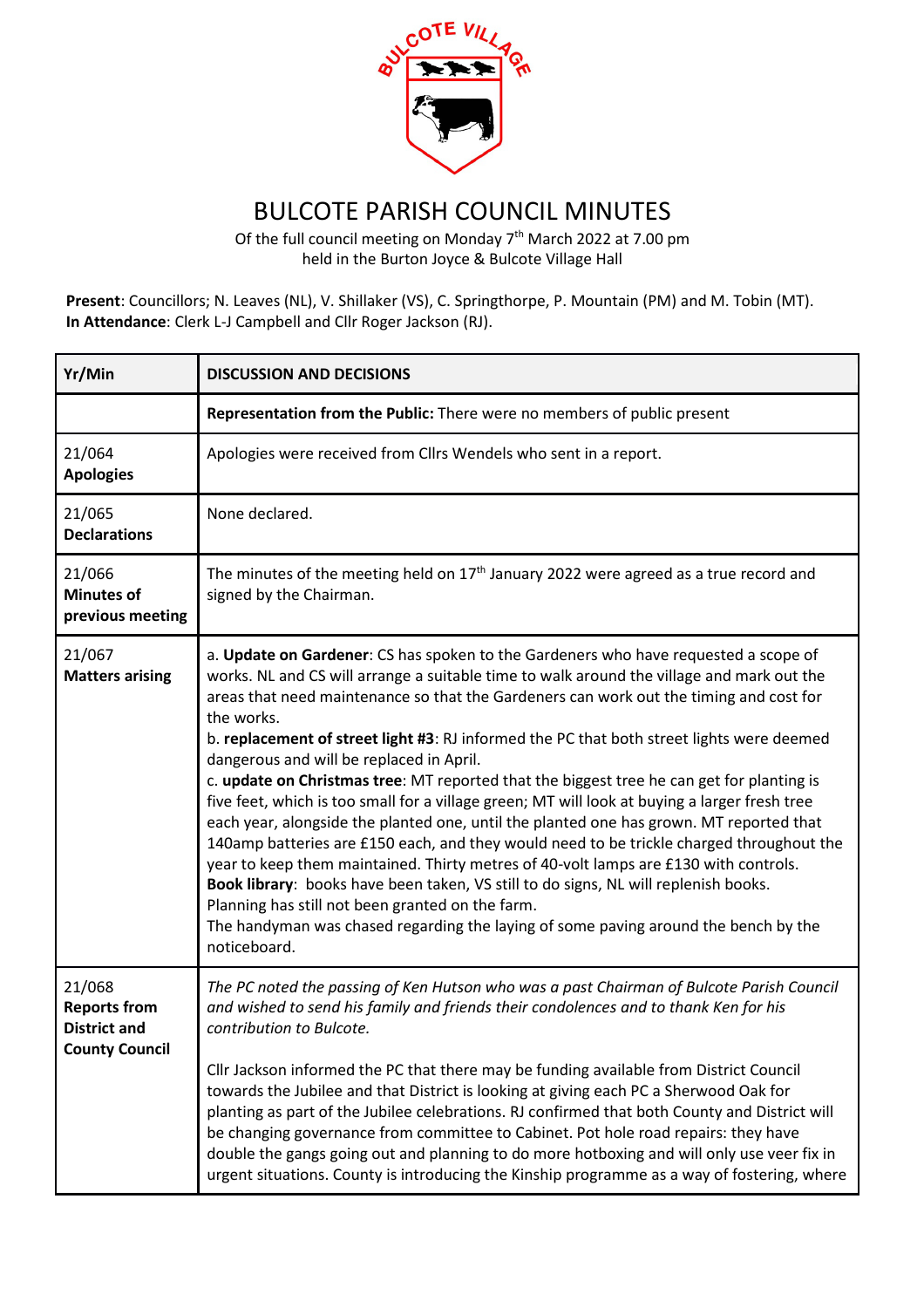|                                        | families get paid for looking after their family members instead of putting them into foster<br>care. (Roger left 19h30)<br>Cllr Wendels report was shared with the PC:<br>Bulcote Farm Development/Planning: Lisa Hughes has informed TW that the signing of the<br>s106 Planning Agreement is now very close and once signed by all parties, the Decision<br>Notices can be issued. This is expected within 2 weeks. There is no indication when<br>development might commence as the site has to be sold to a developer which could take<br>some time.<br>Community Facility: TW has asked Andy Hardy and his team to assist you with this matter. I<br>emailed for an update, and he responded that he would contact his planning colleagues.<br>Community Grant Scheme: A report is going to the Full Council on Tuesday recommending<br>the introduction of a £100k per year grant scheme for projects which simply improve<br>people's quality of life. Maximum grant per scheme is £5k and match funding is not<br>necessary but may help. It is available to not-for-profit community groups/organisations<br>including Parish Councils. If approved, full details will be sent out shortly. It has been<br>designed to be less restrictive than the Parish Council Initiative Fund where bids had to<br>relate to the specific theme for that year of grant. |
|----------------------------------------|------------------------------------------------------------------------------------------------------------------------------------------------------------------------------------------------------------------------------------------------------------------------------------------------------------------------------------------------------------------------------------------------------------------------------------------------------------------------------------------------------------------------------------------------------------------------------------------------------------------------------------------------------------------------------------------------------------------------------------------------------------------------------------------------------------------------------------------------------------------------------------------------------------------------------------------------------------------------------------------------------------------------------------------------------------------------------------------------------------------------------------------------------------------------------------------------------------------------------------------------------------------------------------------------------------------------------------------------------------------------|
| 21/069<br><b>Local Road Issues</b>     | a. Highways & Footpaths: There was nothing new to report.<br>b. Village Road signs: PM has been in touch with Highways who told him that the PC can<br>buy their own 'please respect our speed limit' 40mph sign which will cost approx. £250 excl.<br>installation; NL will email Cllr Jackson for advice.                                                                                                                                                                                                                                                                                                                                                                                                                                                                                                                                                                                                                                                                                                                                                                                                                                                                                                                                                                                                                                                            |
| 21/070<br><b>Finance</b>               | a. Reconciliation of Accounts: The PC has a total of £18278.67 as of 7 <sup>th</sup> March 2022.<br>b. Payments for authorization: payments totalling £438.18 were authorized for payment<br>c. Approve Clerk annual expenses: The annual amount of £57.56 was approved.<br>d. Decide purchase of lamp post Poppies: Clerk asked to order twenty lamp post poppies<br>e. Finalise closure of HSBC bank account: The closure bank forms were signed along with a<br>cheque to move the funds out of the HSBC account into the Unity Trust Account.<br>F. SLCC membership at £20, approved.                                                                                                                                                                                                                                                                                                                                                                                                                                                                                                                                                                                                                                                                                                                                                                              |
| 21/071<br><b>Community</b><br>matters  | Flooding issues: NL will circulate relevant paperwork he has.<br>Village hall: nothing further to update.<br>Handyman: Cllrs were asked to let NL know if there is anything that they think needs doing<br>and NL will let him know.                                                                                                                                                                                                                                                                                                                                                                                                                                                                                                                                                                                                                                                                                                                                                                                                                                                                                                                                                                                                                                                                                                                                   |
| 21/072<br><b>Planning</b>              | 9.1 Decisions: 21/02599/HOUSE, Gable Oak, new Loggia between main house and pool<br>house - REFUSED.<br>22/00315/NMA, West Wall, Old Main Road, non-material amendment - PERMITTED.                                                                                                                                                                                                                                                                                                                                                                                                                                                                                                                                                                                                                                                                                                                                                                                                                                                                                                                                                                                                                                                                                                                                                                                    |
| 21/073<br>Queen's Jubilee              | a. To approve a working party: NL, VS and Margaret Mountain, Jenny Simpson and Natalie<br>Leaves were approved as the official Platinum Jubilee working party.<br>b. to give Clerk delegated authority: The Clerk was given delegated authority to approve and<br>pay all Jubilee expenses up to £1000.                                                                                                                                                                                                                                                                                                                                                                                                                                                                                                                                                                                                                                                                                                                                                                                                                                                                                                                                                                                                                                                                |
| 21/074<br>Correspondence               | NL received a letter from a resident about waste vegetation and lamp number 3, to which<br>he has responded.<br>The Clerk circulated an email to Councillors asking what BPC had spent the CIL monies on<br>over the last 3 years; PM recalled a cost of £805 towards fencing and a gate for the field -<br>Clerk to respond to NSDC.                                                                                                                                                                                                                                                                                                                                                                                                                                                                                                                                                                                                                                                                                                                                                                                                                                                                                                                                                                                                                                  |
| 21/075<br>Any Other<br><b>Business</b> | It was noted that the Village green is a mess from the building works, the PC agreed to wait<br>until the builders have finished before requesting them to re-instate it - add it to the next<br>Agenda.                                                                                                                                                                                                                                                                                                                                                                                                                                                                                                                                                                                                                                                                                                                                                                                                                                                                                                                                                                                                                                                                                                                                                               |